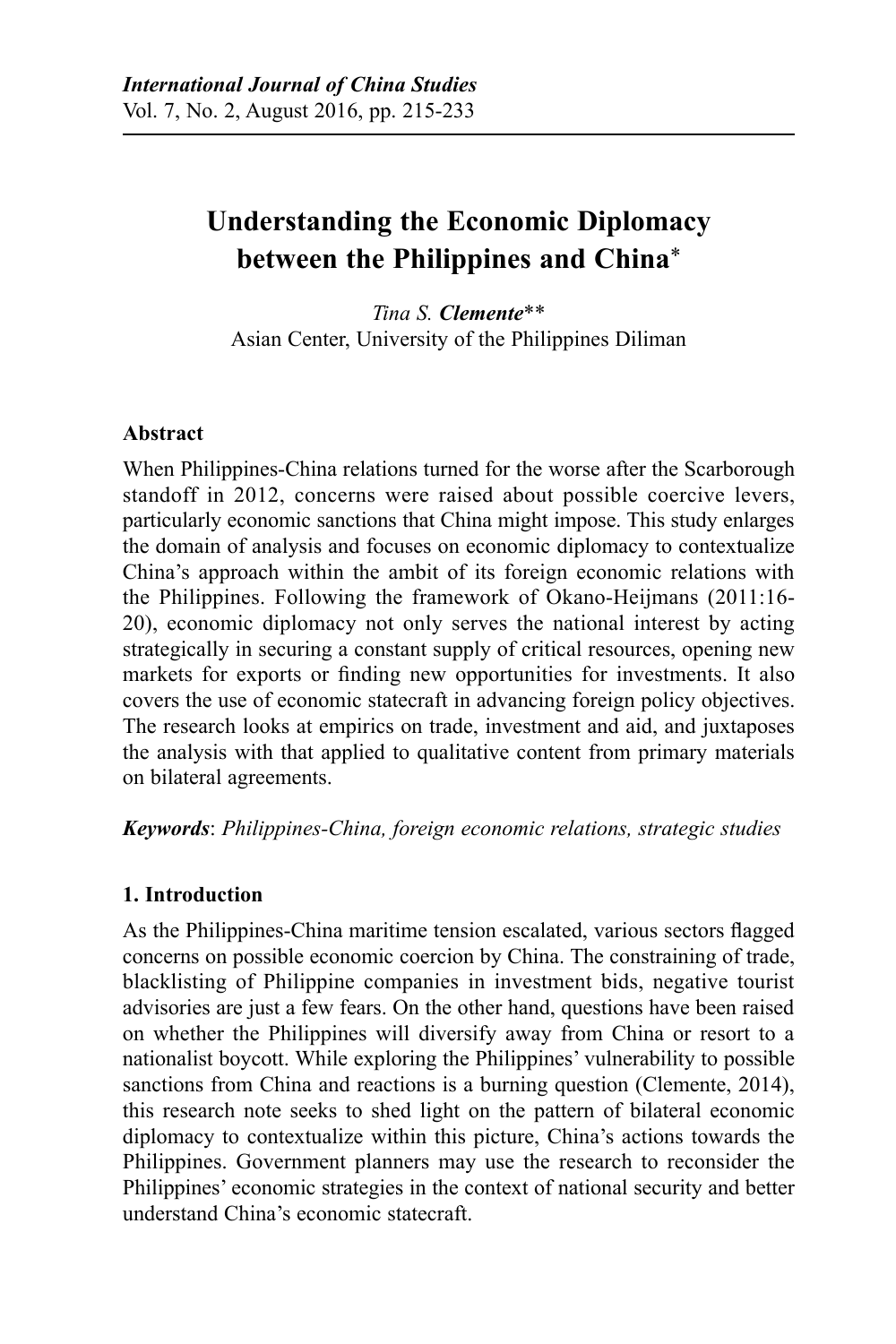Using official primary documents on agreements such as treaties and communiques, a meticulous content analysis in processing qualitative content was applied. Secondary sources such as reports, news and commentaries were used as supplementary material in ascertaining information where access to primary content was limited. Agreements that related to economic diplomacy were then coded according to a classificatory instrument that allowed the framing of interests in an economic diplomacy spectrum where commercial gain and stability are binary extremes.

The next section presents data on the bilateral economic engagement in trade, investment and official development assistance. The third section analyses patterns in the bilateral agreements. The fourth section provides a brief word on new questions pertaining to China's recent grand initiatives. The paper ends with closing remarks.

## **2. Trade, Investment and Aid: What the Numbers Confess**

## *2.1. Trade*

Trade with China proceeded at a glacial pace since 1975, but it leaped forward sharply in the 21st century. Except for the drastic dip associated with the global financial crisis, the relative uptick in trade is a fairly recent phenomenon. Figure 1 shows that both exports to and imports from China

**Figure 1** Philippines Exports to and Imports from China, 1975-2014 (F.O.B. value in USD millions)



Source: 1975-1989 data from the *Philippine Statistical Yearbook* (various years), National Statistical Coordination Board; 1990-2015 data from <http:// www.bsp.gov.ph/statistics/excel/dir-trade.xls>, accessed on 18 June 2016.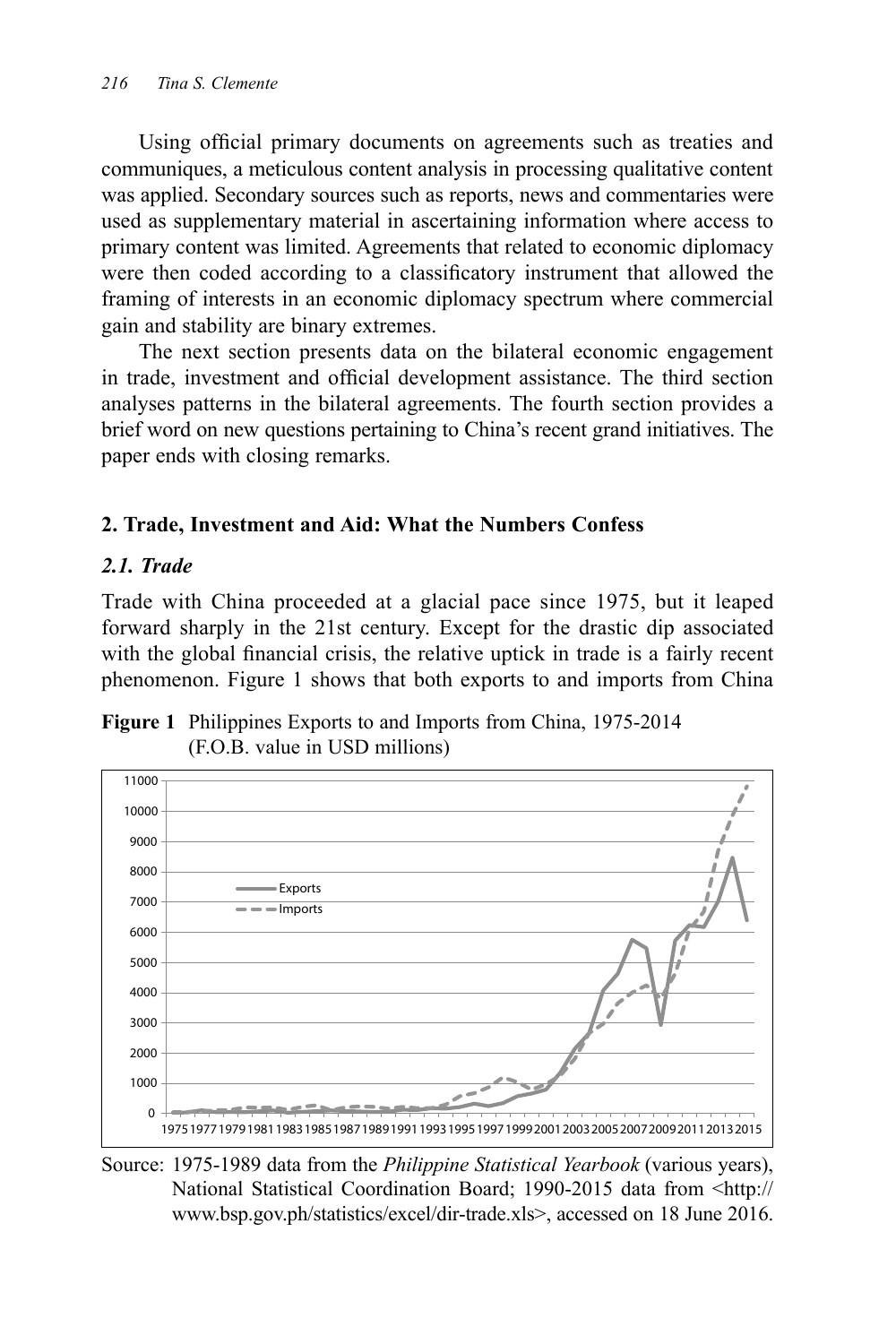likewise started surging in the beginning of the 21st century except for the large dip in exports owing to the global financial crisis. It is noteworthy that when advanced economies in the West took a hit, this meant that China's major export markets were compromised. Philippine exports posted a sizeable drop as Philippine exports were linked to China's exports to the West (Tong and Chong, 2010). The pattern of imports relative to exports shows that China has increasingly become important to the Philippines, owing to the fact that buyers of Philippine commodities are more diversified. While Philippine exports to China are more volatile, imports from China have been more stable. The balance of trade between the Philippines and China posted a deficit from 1975-2001 except for 1977. During the years 2002-2011, the balance of trade yielded a surplus except for the years 2004 and 2009. Curiously, the deficits in 2012-2015 raised concerns that they were caused by the maritime tension. The figures for 2013-2015 indicate the three highest deficits in the economic relationship.

However, China's trade with the Philippines constitutes a small proportion of its total trade with the Association of Southeast Asian Nations (ASEAN) and an even smaller proportion of its trade with the world. Zhao (2013) contends that the Philippines did not take a proactive stance in crafting Free Trade Agreements (FTAs) with China and other economies. This view is consistent with the observation that the Philippines merely adheres to multilateral trade agreements rather than paves its own inroads. It is therefore not a surprise that relative to other nations in ASEAN, bilateral trade and investment with China have proceeded slowly. The value of China's imports from the Philippines is the least among the economies in the ASEAN 5 (Indonesia, Malaysia, Philippines, Singapore and Thailand) but it happens to be greater than what it imports from Vietnam (Figure 2). Hence, as a supply market, the Philippines does not rank well in China's scale of importance. As a market for China's exports, the Philippines is the least significant among the ASEAN-5 and Vietnam in 2011-2015. The value of Philippine imports from China is less than half of Vietnam imports in 2015 (Figure 3). In other words, while the Philippines imports more than it exports to China, it does not import as much as the other economies in ASEAN. In the last three years, from 2013-2015, Vietnam is the top importer of Chinese goods.

#### *2.2. Investments*

In terms of investments, the Philippines invests more in China than China invests in the Philippines and was one of the first foreign investors in China. However, the value of Foreign Direct Investment (FDI) in China is too minuscule relative to the investments of other ASEAN economies. Regarding China's investments in ASEAN, Figure 4 shows that it is only Brunei that has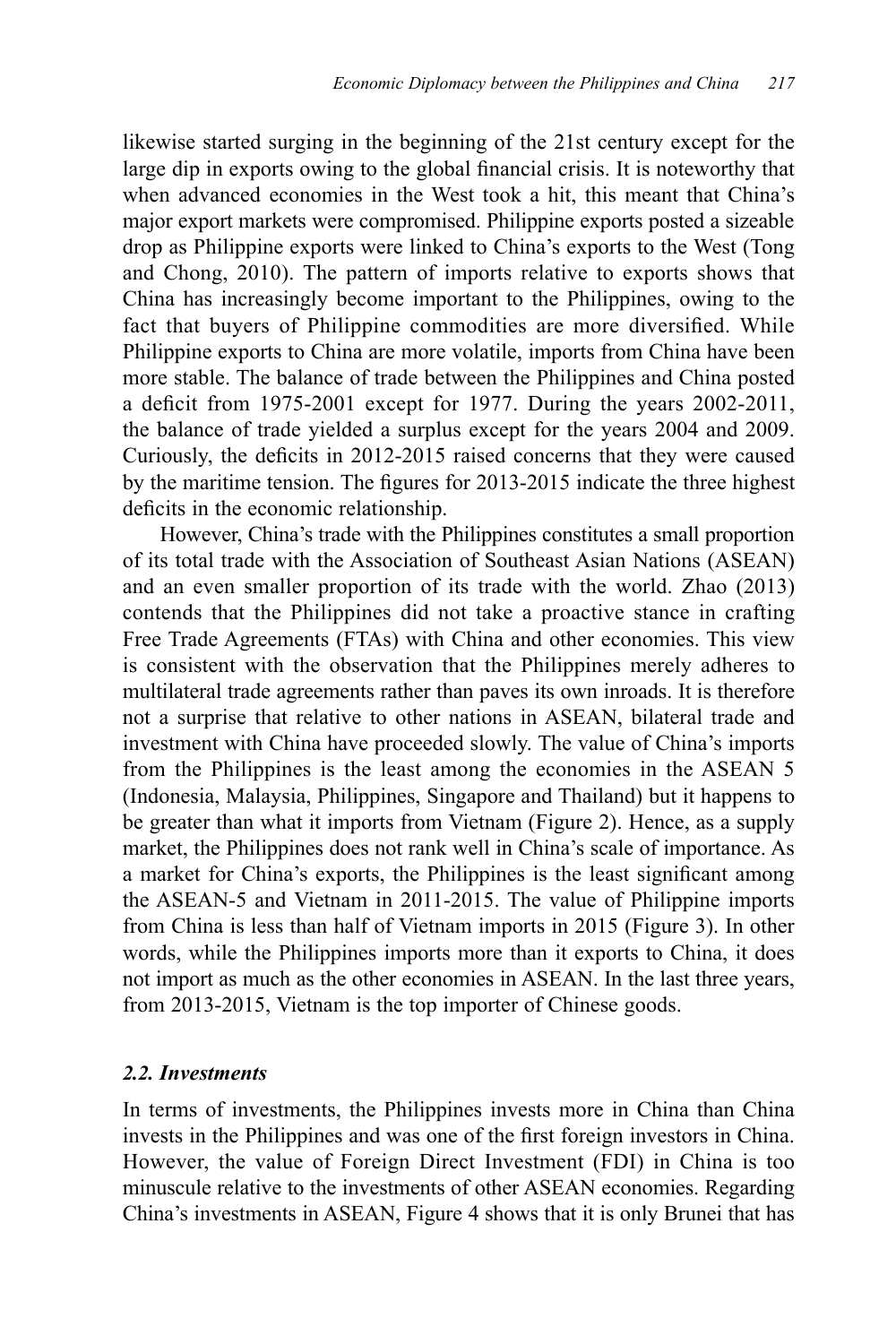

**Figure 2** China's imports from each ASEAN member, 2011-2015 (USD billions)

Source: Trade Map (www.trademap.org), accessed on 20 September 2015 and 18 June 2016.

**Figure 3** China's exports to each ASEAN member, 2011-2015 (USD billions)



Source: Trade Map (www.trademap.org), accessed on 20 September 2015 and 18 June 2016.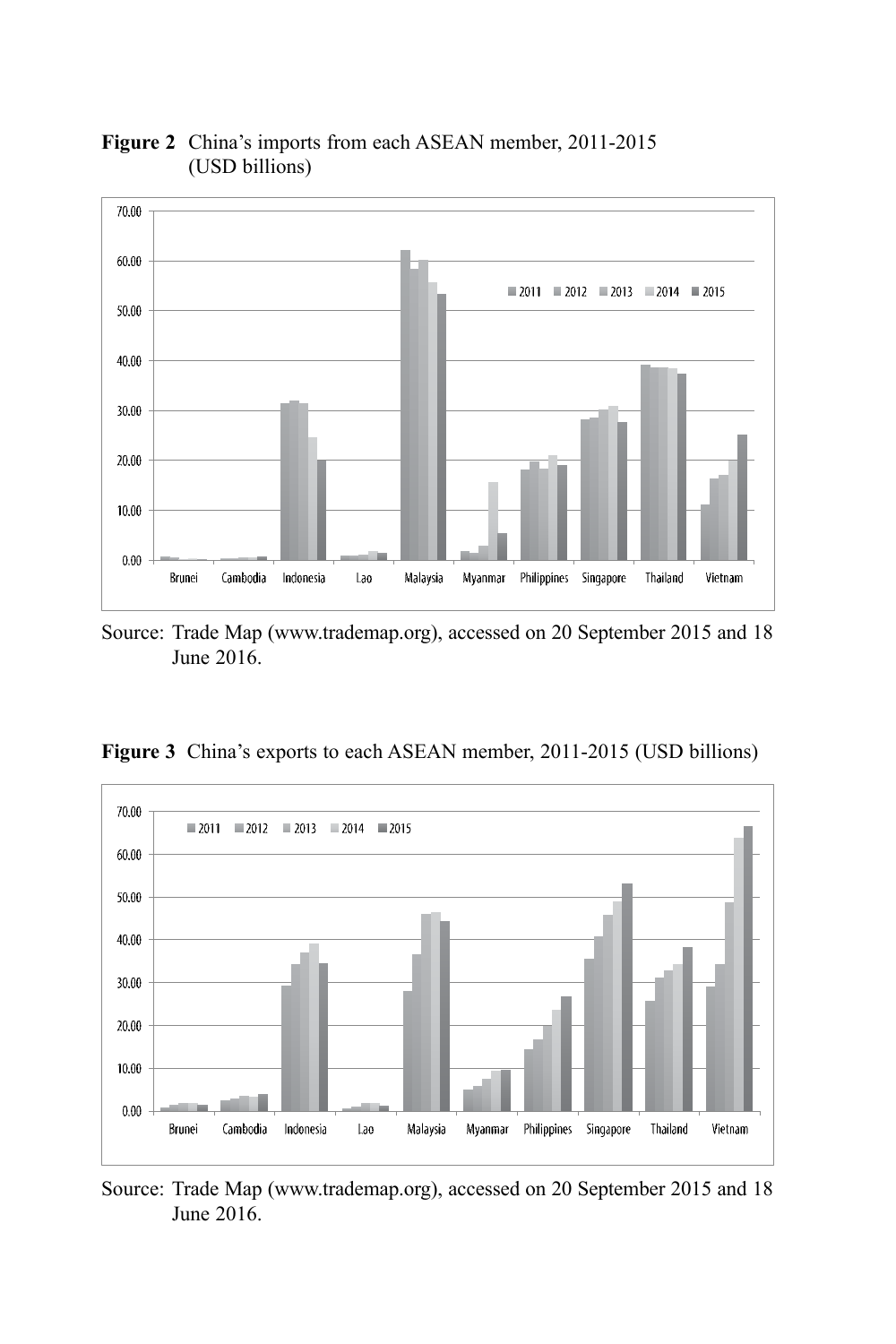

**Figure 4** Stock of Chinese FDI in ASEAN countries (USD millions)

Source: China Ministry of Commerce (data compiled from Salidjanova, Koch-Weser and Klanderman 2015: 7).

worse figures than the Philippines in terms of China's stock FDI in ASEAN in the years 2003, 2008 and 2013.

# *2.3. Official Development Assistance (ODA).*

The focus of ODA projects in the Philippines can be structured in the following five priority sectors: agriculture, natural resources and agrarian reform; governance and institutions development; industry, trade and tourism; infrastructure; social reform and community development (National Economic Development Agency, 2012). In 2012, ODA from China went to projects that focused on water utilization, aqueduct improvement and irrigation<sup>1</sup>, directly impacting the agriculture, natural resources and agrarian reform sector and affecting the rest of the sectors indirectly. Table 1 shows that China is ranked 11th among 18 development partners in terms of the total ODA composed of loans and grants. China's total share in total ODA stood at 0.84 per cent as of December 2014. From 2003 to 2012, new ODA loans show that China's total likewise lags behind that of the other development partners (Table 2).

# **3. Patterns in Bilateral Agreements**

Agreements on trade, investment and finance outnumber all other types of agreements. In terms of the entire period of the diplomatic relationship from 1975 to the present, it was in 2007 that the number of total agreements peaked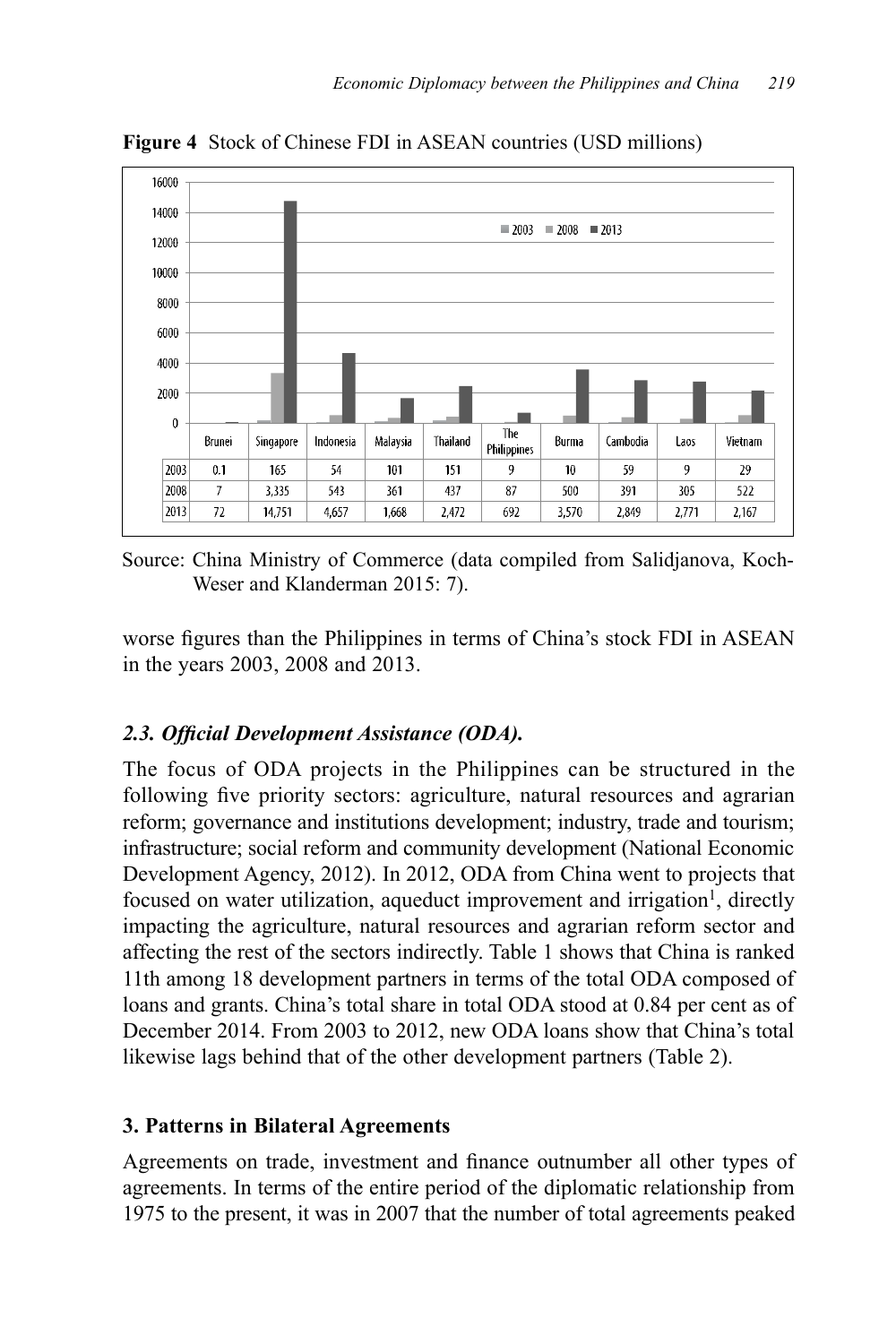| <b>Table 1</b> Total ODA by Development Partner in USD million as of December 2014 |                                                                                                                                                                                                                                                                                                                                                                                  |              |           |                  |                             |
|------------------------------------------------------------------------------------|----------------------------------------------------------------------------------------------------------------------------------------------------------------------------------------------------------------------------------------------------------------------------------------------------------------------------------------------------------------------------------|--------------|-----------|------------------|-----------------------------|
| Development Partner                                                                | Loan Amount                                                                                                                                                                                                                                                                                                                                                                      | Grant Amount | Total ODA | Per Cent Share   | Rank                        |
| World Bank                                                                         | 4,453.27                                                                                                                                                                                                                                                                                                                                                                         | 84.88        | 4,538.15  | 31.59            |                             |
| Japan                                                                              | 3,159.11                                                                                                                                                                                                                                                                                                                                                                         | 166.55       | 3,325.66  | 23.15            |                             |
| Asian Development Bank                                                             | 2,231.70                                                                                                                                                                                                                                                                                                                                                                         | 118.24       | 2,349.94  | 16.36            |                             |
| United States of America                                                           |                                                                                                                                                                                                                                                                                                                                                                                  | 1,148.56     | 1,148.56  | 7.99             |                             |
| United Nations System                                                              | 75.29                                                                                                                                                                                                                                                                                                                                                                            | 608.48       | 683.77    | 4.76             |                             |
| South Korea                                                                        | 524.75                                                                                                                                                                                                                                                                                                                                                                           | 93.84        | 618.59    |                  |                             |
| Australia                                                                          |                                                                                                                                                                                                                                                                                                                                                                                  | 587.02       | 587.02    | $4.31$<br>$4.09$ |                             |
| France                                                                             | 436.95                                                                                                                                                                                                                                                                                                                                                                           | 0.54         | 437.49    | 3.04             | ∞                           |
| Germany                                                                            | 55.30                                                                                                                                                                                                                                                                                                                                                                            | 124.66       | 179.96    | 1.25             | ⌒                           |
| European Union                                                                     |                                                                                                                                                                                                                                                                                                                                                                                  | 174.55       | 174.55    | 1.21             | $\subseteq$                 |
| China                                                                              | 115.33                                                                                                                                                                                                                                                                                                                                                                           | 5.70         | 121.03    | 0.84             |                             |
| OPEC Fund for                                                                      | 70.00                                                                                                                                                                                                                                                                                                                                                                            |              | 70.00     | 64.0             | $\mathcal{L}_{\mathcal{L}}$ |
| International Development                                                          |                                                                                                                                                                                                                                                                                                                                                                                  |              |           |                  |                             |
| Canada                                                                             |                                                                                                                                                                                                                                                                                                                                                                                  | 54.74        | 54.74     | 0.38             |                             |
| Italy                                                                              | 34.21                                                                                                                                                                                                                                                                                                                                                                            | 3.84         | 38.05     | 0.26             | ⊻                           |
| Austria                                                                            | 25.64                                                                                                                                                                                                                                                                                                                                                                            |              | 25.64     | 0.18             | ≌                           |
| Spain                                                                              | $\overline{\phantom{a}}$                                                                                                                                                                                                                                                                                                                                                         | 9.34         | 9.34      | $0.07\,$         | $\overline{16}$             |
| Norway                                                                             | $\overline{\phantom{a}}$                                                                                                                                                                                                                                                                                                                                                         | 4.34         | 4.34      | 0.03             | $\overline{17}$             |
| New Zealand                                                                        | $\begin{array}{c} \rule{0pt}{2.5ex} \rule{0pt}{2.5ex} \rule{0pt}{2.5ex} \rule{0pt}{2.5ex} \rule{0pt}{2.5ex} \rule{0pt}{2.5ex} \rule{0pt}{2.5ex} \rule{0pt}{2.5ex} \rule{0pt}{2.5ex} \rule{0pt}{2.5ex} \rule{0pt}{2.5ex} \rule{0pt}{2.5ex} \rule{0pt}{2.5ex} \rule{0pt}{2.5ex} \rule{0pt}{2.5ex} \rule{0pt}{2.5ex} \rule{0pt}{2.5ex} \rule{0pt}{2.5ex} \rule{0pt}{2.5ex} \rule{0$ | 0.69         | 0.69      | 0.00             | $\infty$                    |
| Total                                                                              | 11,181.55                                                                                                                                                                                                                                                                                                                                                                        | 3,185.97     | 14,367.52 | 100.00           |                             |
|                                                                                    |                                                                                                                                                                                                                                                                                                                                                                                  |              |           |                  |                             |

Table 1 Total ODA by Development Partner in USD million as of December 2014

Source: National Economic and Development Authority (2014: 6). Source: National Economic and Development Authority (2014: 6).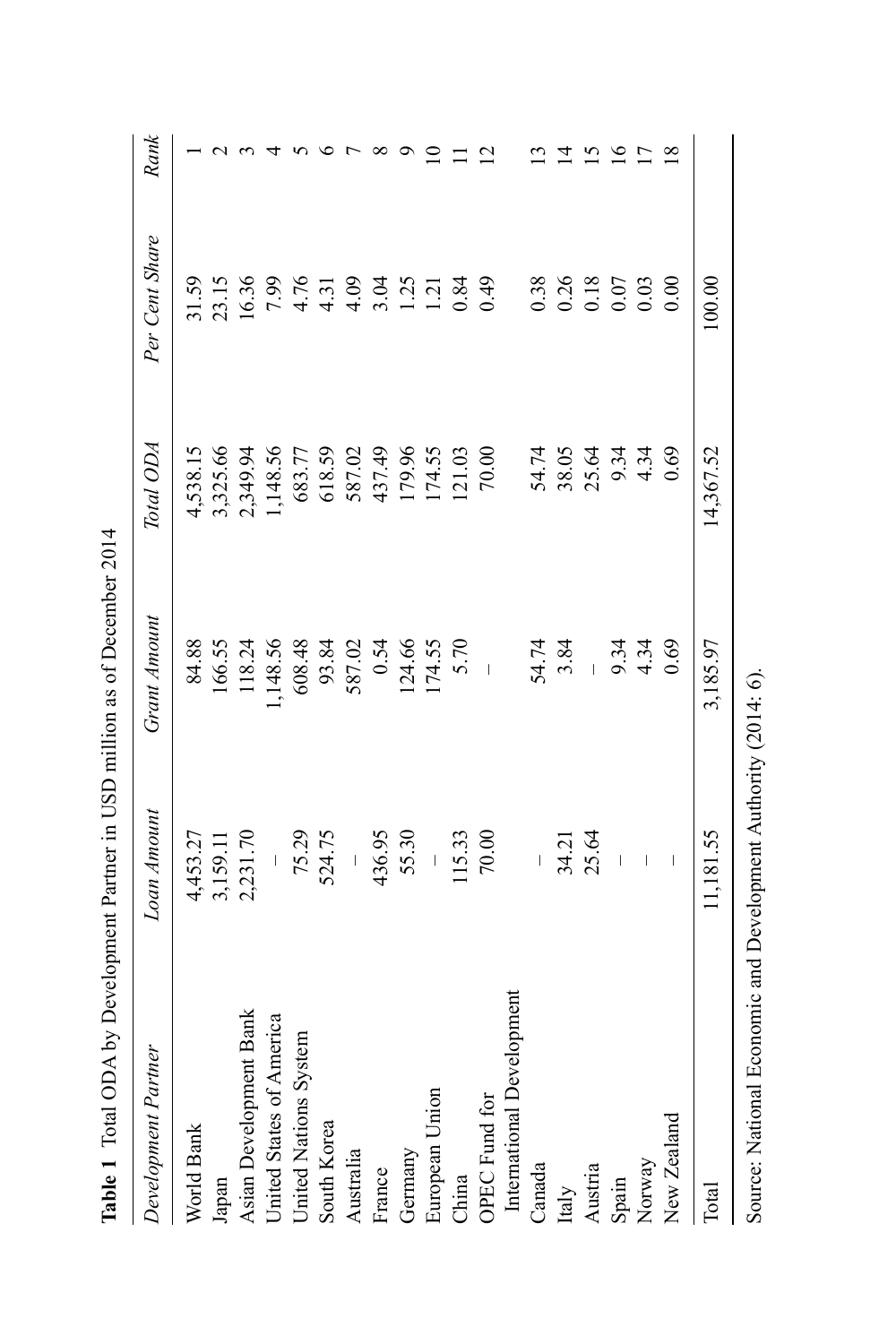|             | Table 2 Historical New ODA Loans by Selected Development Partners (value in USD billions)                                         |      |                                                                                                                                                                                                                                                                                                                                                                                  |      |      |                |      |      |                          |                          |              |
|-------------|-----------------------------------------------------------------------------------------------------------------------------------|------|----------------------------------------------------------------------------------------------------------------------------------------------------------------------------------------------------------------------------------------------------------------------------------------------------------------------------------------------------------------------------------|------|------|----------------|------|------|--------------------------|--------------------------|--------------|
|             |                                                                                                                                   | 2004 | 2005                                                                                                                                                                                                                                                                                                                                                                             | 2006 | 2007 | 2008           | 2009 | 2010 | 2011                     | 2012                     | <b>Total</b> |
| <b>ADB</b>  | 0.22                                                                                                                              |      | 0.39                                                                                                                                                                                                                                                                                                                                                                             | 0.65 | 0.28 | 0.62           | 0.56 | 0.40 | 0.20                     | 0.71                     | 4.03         |
| China       |                                                                                                                                   | 0.40 | $\begin{array}{c} \rule{0pt}{2.5ex} \rule{0pt}{2.5ex} \rule{0pt}{2.5ex} \rule{0pt}{2.5ex} \rule{0pt}{2.5ex} \rule{0pt}{2.5ex} \rule{0pt}{2.5ex} \rule{0pt}{2.5ex} \rule{0pt}{2.5ex} \rule{0pt}{2.5ex} \rule{0pt}{2.5ex} \rule{0pt}{2.5ex} \rule{0pt}{2.5ex} \rule{0pt}{2.5ex} \rule{0pt}{2.5ex} \rule{0pt}{2.5ex} \rule{0pt}{2.5ex} \rule{0pt}{2.5ex} \rule{0pt}{2.5ex} \rule{0$ | 0.05 | 0.60 | $\overline{1}$ | 0.09 | 0.12 | $\overline{\phantom{a}}$ | $\overline{\phantom{a}}$ | 1.26         |
| <b>JICA</b> |                                                                                                                                   |      | $\overline{\phantom{a}}$                                                                                                                                                                                                                                                                                                                                                         |      | 0.25 | 0.27           | 0.61 | 0.38 | 0.52                     | 0.94                     | 3.09         |
| Others      | 0.02                                                                                                                              | 0.05 | 0.28                                                                                                                                                                                                                                                                                                                                                                             | 0.24 | 0.32 | 0.44           | 0.32 | 0.6  | 0.01                     | 0.35                     | 2.63         |
| ŴВ          |                                                                                                                                   | 0.06 | 0.09                                                                                                                                                                                                                                                                                                                                                                             | 0.41 | 0.39 | 0.44           | 0.12 | 0.74 | 0.76                     | 0.33                     | 3.45         |
| Iotal       |                                                                                                                                   | 0.51 | 0.76                                                                                                                                                                                                                                                                                                                                                                             | 1.35 | 1.85 | 1.77           | 1.70 | 2.24 | 1.50                     | 232                      |              |
|             | Note: DPs - Development Partners, ADB - Asian Development Bank, JICA - Japan International Cooperation Agency, WB -<br>World Banl |      |                                                                                                                                                                                                                                                                                                                                                                                  |      |      |                |      |      |                          |                          |              |

work District Committee and Development Authority (2012:11)<br>Source: National Economic and Development Authority (2012:11) Source: National Economic and Development Authority (2012:11)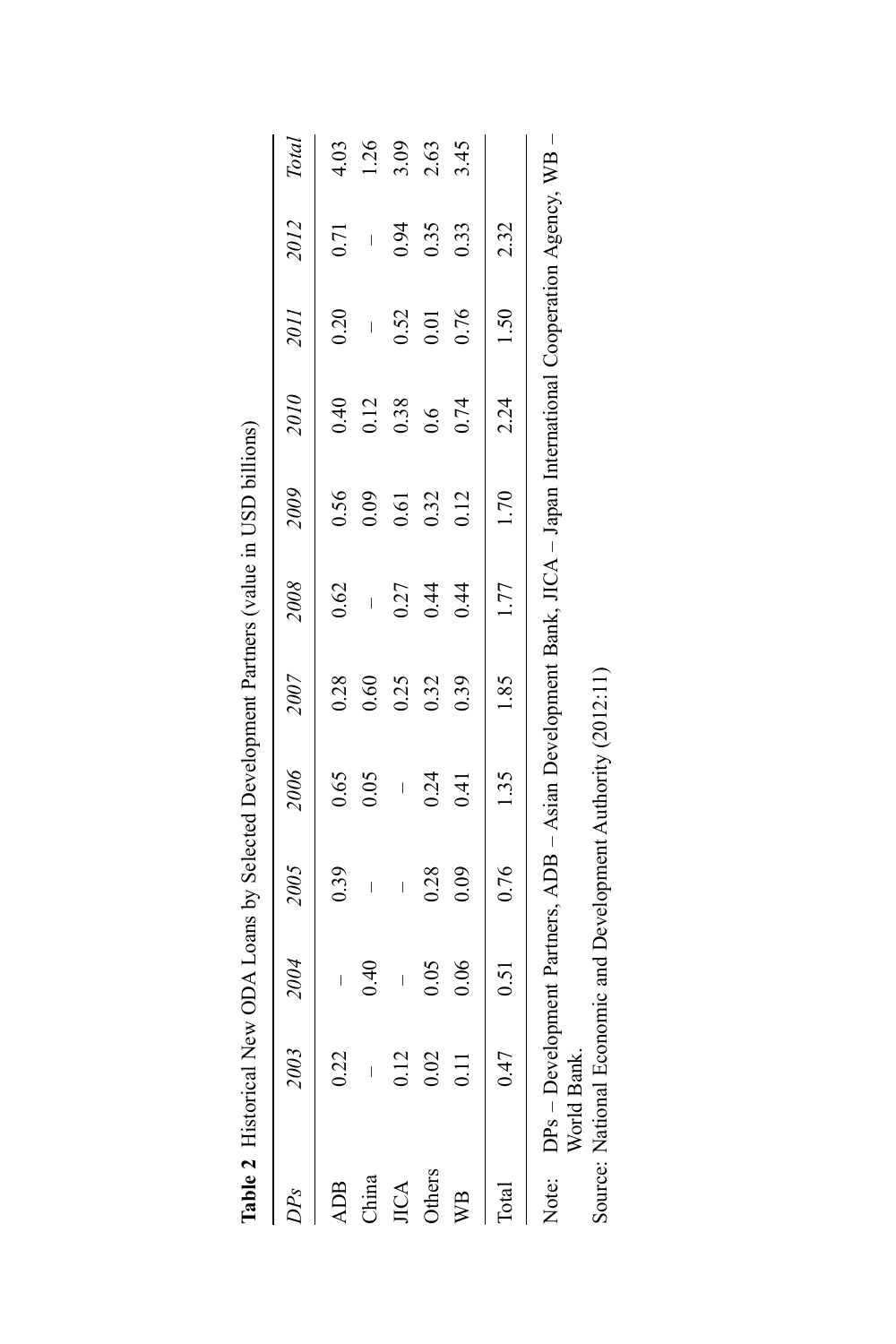(Figure 5). We evaluate the agreements from sources such as the website of the Embassy of the Philippines in Beijing, the Supreme Court E-Library and Philippine Treaties Online. We then group agreements according to the modified list in Figure 6. Some categories were subsumed into or combined with other categories. Note that one agreement can yield a multiple number of areas of concern and likewise a multiple number of economic diplomacy types and subtypes, depending on the degree of comprehensiveness of the agreement's scope. Figures 5 and 6 show that efforts to forge economic diplomacy have not been intense. A break from the relatively low number of agreements per year occurred in the 2001-2010 period. Furthermore, during the entire period of diplomatic relations, trade/investment/finance got the most number of agreements while agriculture and scientific/technical agreements ranked second and third.

This research also organized the agreements by presidential term by area of cooperation (Figure 7). The documentary sources begin in 1975, during the Marcos era, when the diplomatic relationship was forged. It was during the term of Gloria Macapagal-Arroyo when the so-called golden age of diplomacy was reached, with trade/investment/finance agreements still getting the most attention.





Sources: Embassy of the Philippines in Beijing, China, n.d.; Malaya, Oblena, and Casupanan, 2010; *Supreme Court E-Library*; *Philippine Treaties Online*; Carlos P. Romulo Library, Foreign Service Institute, Philippines, n.d.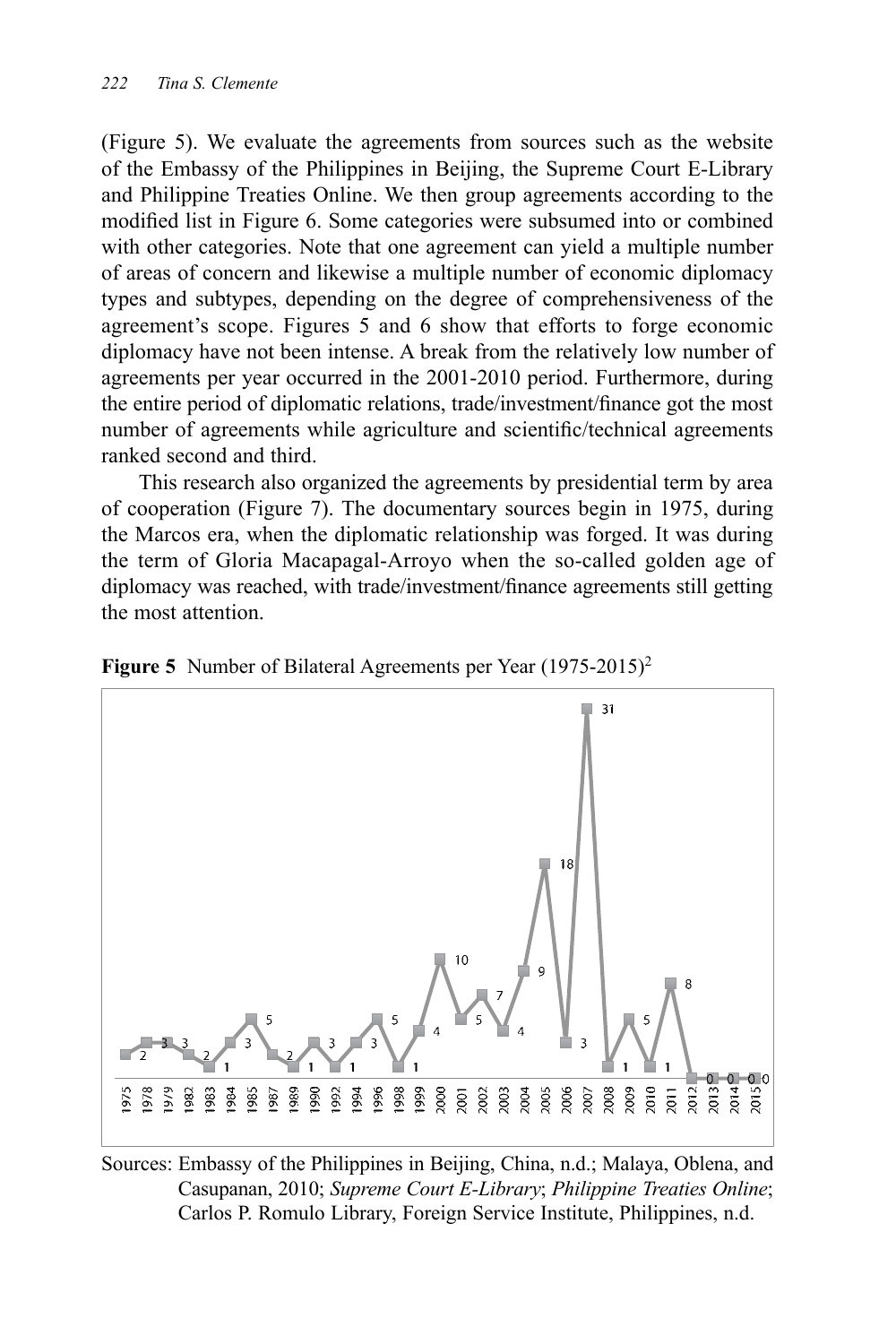#### **Figure 6** Frequency of Each Area of Concern in 138 Bilateral Agreements between the Philippines and China



- Sources: Embassy of the Philippines in Beijing, China, n.d.; Malaya, Oblena, and Casupanan, 2010; *Supreme Court E-Library*; *Philippine Treaties Online*; Carlos P. Romulo Library, Foreign Service Institute, Philippines, n.d.
- **Figure 7** Number of Agreements Signed in Each Presidential Term, by Area of Concern



Sources: Embassy of the Philippines in Beijing, China, n.d.; Malaya, Oblena, and Casupanan, 2010; *Supreme Court E-Library*; *Philippine Treaties Online*; Carlos P. Romulo Library, Foreign Service Institute, Philippines, n.d.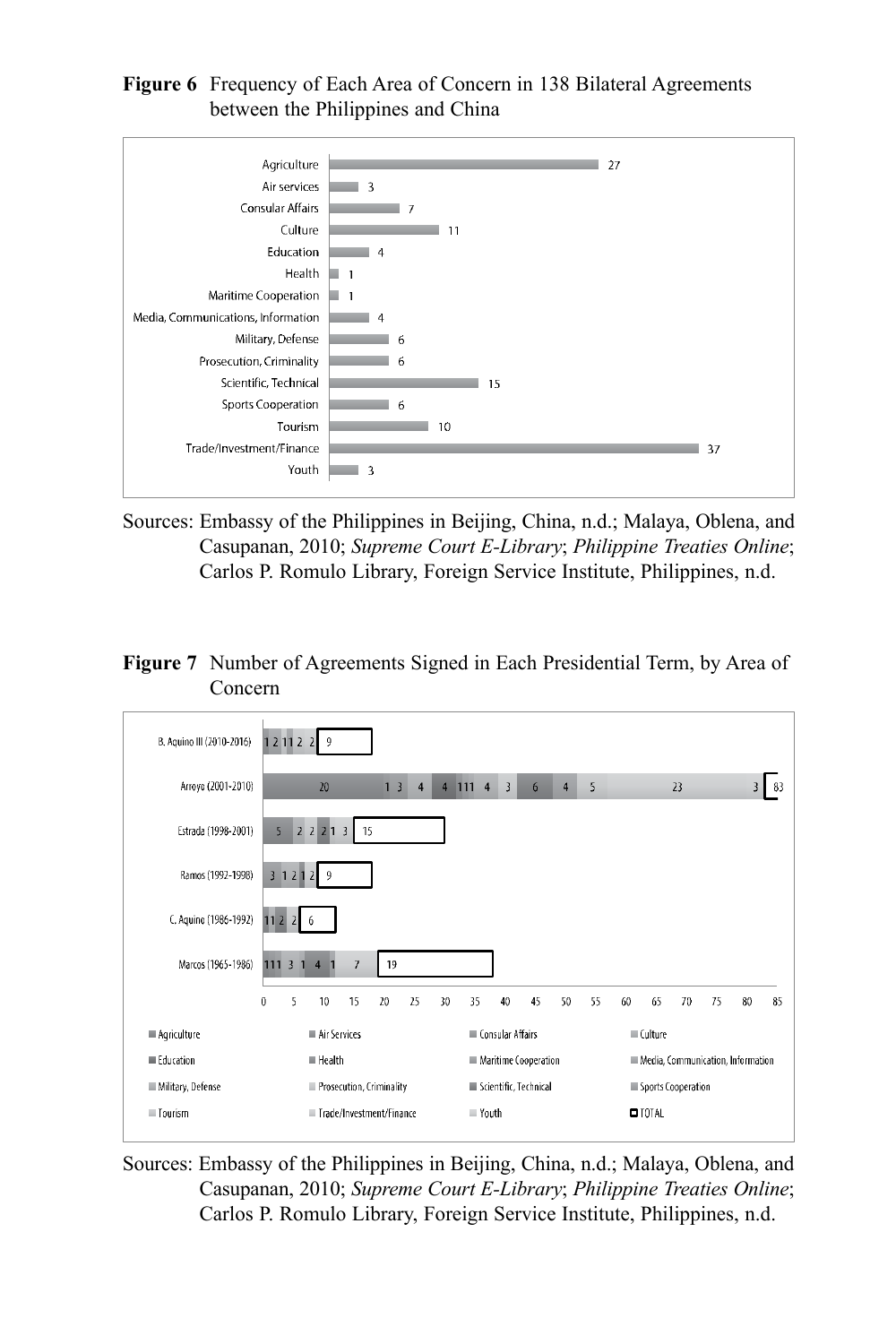The 83 areas of cooperation during the Arroyo administration focused on agriculture (20) and trade, investment and finance (23), overshadowing other areas of cooperation of interest to analysts: maritime (1), military and defense (4) and scientific & technical cooperation (6). These agreements were forged well before the breakout of the Scarborough incident. The Arroyo administration's foreign policy involved a constant balancing between the US and China, export and investment promotion, Overseas Filipinos Worldwide (OFW) protection and multilateralism. Unfortunately, many agreements with the Chinese were embroiled in serious corruption charges (De Castro, 2010: 705-714).

Often, Chinese analysts would ask, what has changed in the policy of the Aquino administration as it sharply contrasts with the golden age of bilateral diplomacy during the Arroyo administration? What this empirical reflection shows is that the Aquino administration is not the outlier but the Arroyo administration is. The rest of the presidential administrations reflect the lacking relationship proximity between the Philippines and China. Alternatively, the Philippines has always been peripheral to China, geopolitically. Can we say the same for the reverse? In the Marcos era during the 1970s, communism in the world was on the rise, the US was defeated in Vietnam, and the oil crises caused a global economic shock. Marcos decided to re-open ties with China to access oil but also to hedge between powers. The Laurel-Langley Agreement, a trade pact with the US, was also going to end in 1974, making it more urgent for the Philippines to seek other markets for trade (Resos, 2015: 3-4). During Ramos' time, he focused on development diplomacy, which strived to push the Philippines towards gaining new markets in the context of increasing globalization of production, labour, finance and services. Cooperative regional frameworks were also increasing. Ramos' administration also saw the rising concern of non-conventional threats to security, which required better cooperation with states and international institutions. Notwithstanding the development policy, there were very few agreements with China and even fewer deals on economic cooperation. It was difficult for the administration to warm relations with China when it occupied the Mischief Reef in 1995 (Pattugalan, 1999: 131, 140). Estrada on the other hand likewise strived to bring in more foreign investment. Meanwhile, continued Chinese activity in the West Philippine Sea, including a runway that was built on Woody Island, made the administration uncomfortable (Singh and Freeman, 2000: 14).

Economic diplomacy instruments, which are not limited to sanctions, have varied instruments and goals, which must be plotted to elucidate patterns. Hence, this research applied the classificatory typology adapted from Okano-Heijmans (2011: 20) on the bilateral agreements. The typology first applied codes on major economic diplomacy types and their subtypes. Content from the agreements underwent meticulous manifest and latent coding to capture specific markers in classification (Table 3). Many agreements related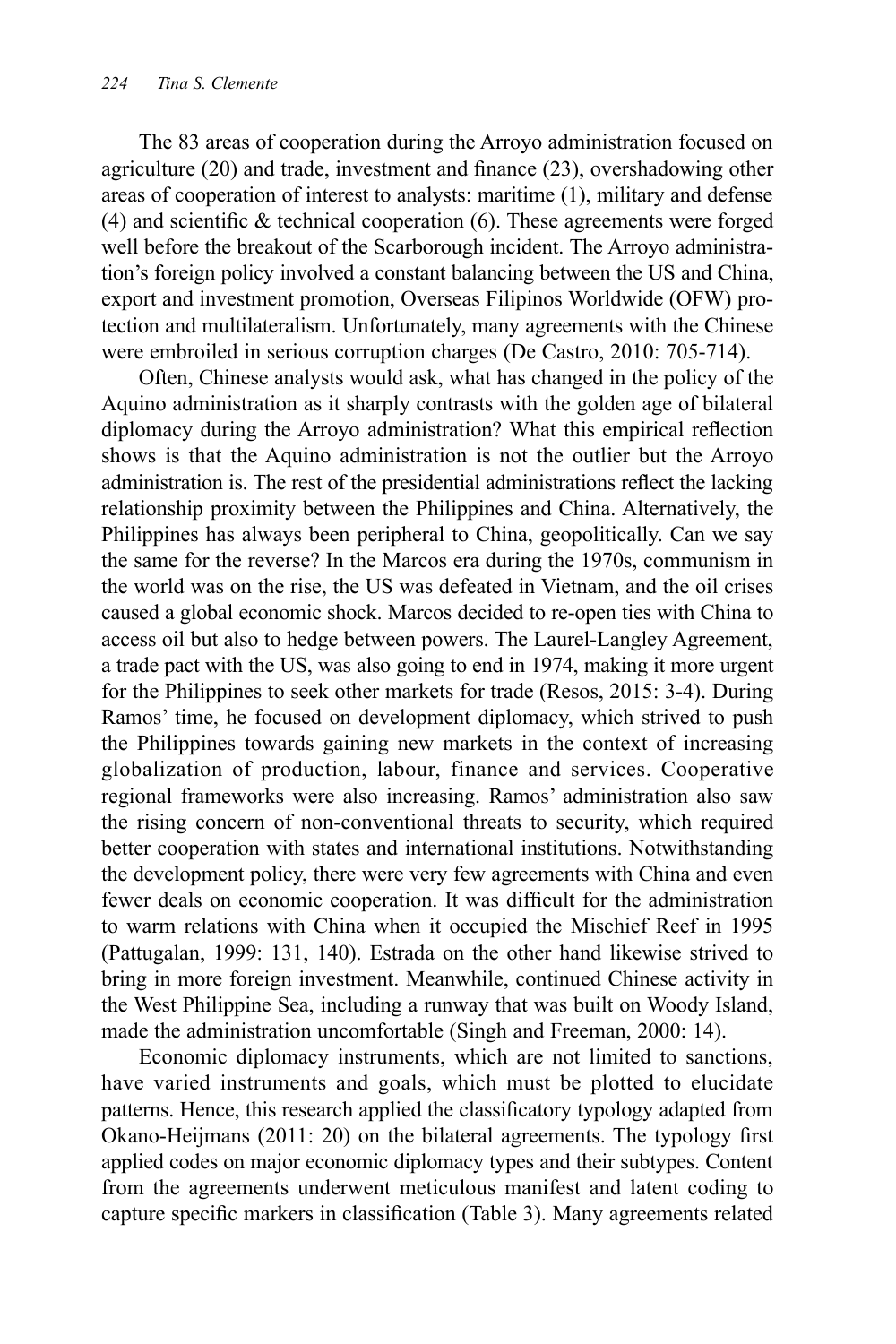| <b>Total</b>           | $\frac{8}{18}$                  | $\frac{8}{18}$                                 | 3                                            |
|------------------------|---------------------------------|------------------------------------------------|----------------------------------------------|
| Assistance/Cooperation | $ $ Grants/Loans/<br>Financing  | Cooperation<br>Technical                       | Cooperation<br>Agriculture<br>Fisheries/     |
|                        |                                 |                                                |                                              |
| Financial diplomacy    | 3   Currency Swap<br>Agreements | <b>Banking</b> Institution<br>Establishment of | Unspecified                                  |
|                        |                                 |                                                | $\sim$                                       |
| Trade Diplomacy        | 20   Tariffs/Duties             | SPS and Quality<br>Regulation                  | Restriction and<br>10 Quantitative<br>Others |
|                        |                                 | $\frac{1}{2}$                                  |                                              |
| Commercial diplomacy   | Trade promotion                 | Investment Promotion                           | Tourism Promotion                            |

Table 3 Nature of Economic Diplomacy Agreements **Table 3** Nature of Economic Diplomacy Agreements Sources: Embassy of the Philippines in Beijing, China, n.d.; Malaya, Oblena, and Casupanan, 2010; Supreme Court E-Library; Sources: Embassy of the Philippines in Beijing, China, n.d.; Malaya, Oblena, and Casupanan, 2010; *Supreme Court E-Library*; Philippine Treaties Online; Carlos P. Romulo Library, Foreign Service Institute, Philippines, n.d.; Typology adapted from *Philippine Treaties Online*; Carlos P. Romulo Library, Foreign Service Institute, Philippines, n.d.; Typology adapted from Okano-Heijmans (2011: 20). Okano-Heijmans (2011: 20).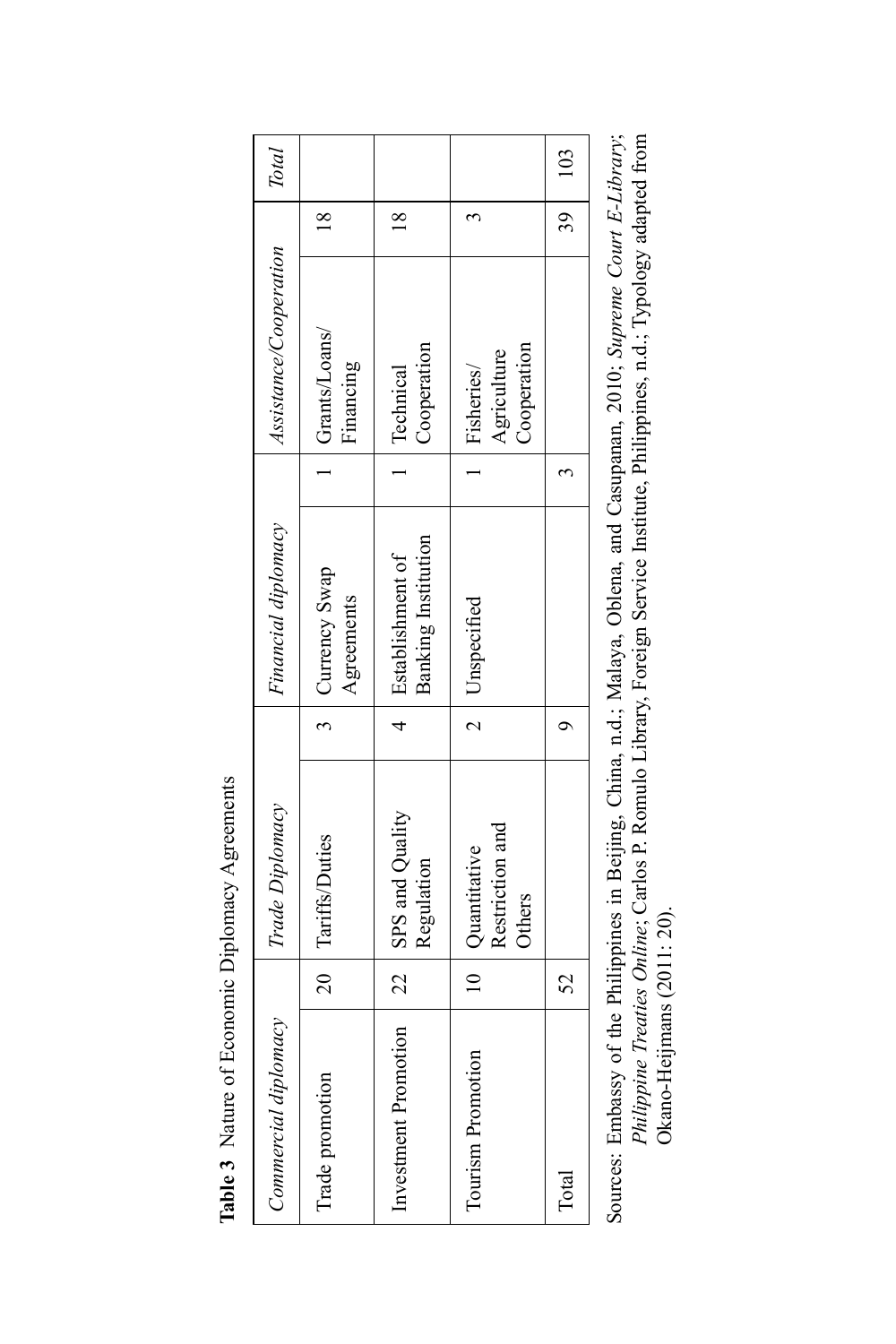to more than one major type of economic diplomacy (e.g. commercial diplomacy) and within this category, they pertained to more than one subtype of economic diplomacy (e.g. investment promotion and tourism promotion). In this light, such agreements were counted more than once. Coding required a close reading of each agreement, emphasizing the need for specific knowledge of economic diplomacy. This is where secondary material proved useful in triangulating the economic diplomacy type and subtype. Examples of content in secondary material that require specialized knowledge include provisions on the special treatment on rice; whether fisheries cooperation entails investment promotion or a political solution to common resource use (Wang, 2001); the intricacies of China's ODA (Reilly, 2012); and when largescale projects reflect investment or development assistance. Critiques of civil society also provide information (beyond the advocacy statements) that can be used to counter check details of the agreements (Francia and Ramos, 2011; De La Cruz, 2011; Aquino and Jensen-Joson, 2009).

Analysis of the bilateral agreements yielded a total of 103 economic diplomacy applications. Of these, 52 relate to commercial diplomacy, nine to trade diplomacy (i.e. decreasing trade barriers), three to financial diplomacy while 39 were related to financing assistance or cooperation of a technical, fisheries or agricultural nature. One can observe that in terms of frequency of efforts, commerical diplomacy is the most used instrument, followed by assistance/cooperation. With commercial diplomacy as a focus, investment and trade promotion are consistent with China's rationalist commercial cost-benefit considerations. On the other hand, inducements reflect China's preference for carrots and focused on assistance in financing projects as well as technical cooperation. Its sunshine policy towards the Philippines saw its golden age during the Arroyo administration.

While the preceding section on descriptive statistics emphasized the magnitude of major bilateral economic indicators, we direct attention to the importance of relating various economic diplomacy type within a larger strategic map. The x-axis represents tools while the y-axis represents goals. Tools get more economic (political) in nature as economic diplomacy moves towards the right (left) of the axis. Similarly, goals get more economic (political) in nature as economic diplomacy types are plotted lower (higher) on the map. While the location of each type of economic diplomacy within this map, as denoted by circles, is set by the conceptual framework, the magnitudes are not. The outcomes of the basic classification yielded frequencies for each economic diplomacy type, which in turn, determined the visual magnitude of each type in the spectrum. The resulting plot of magnitudes of economic diplomacy types is presented in the 4-quadrant prosperity-stability spectrum (Figure 8). The overall result of the spectral mapping shows how the state of bilateral economic diplomacy negotiates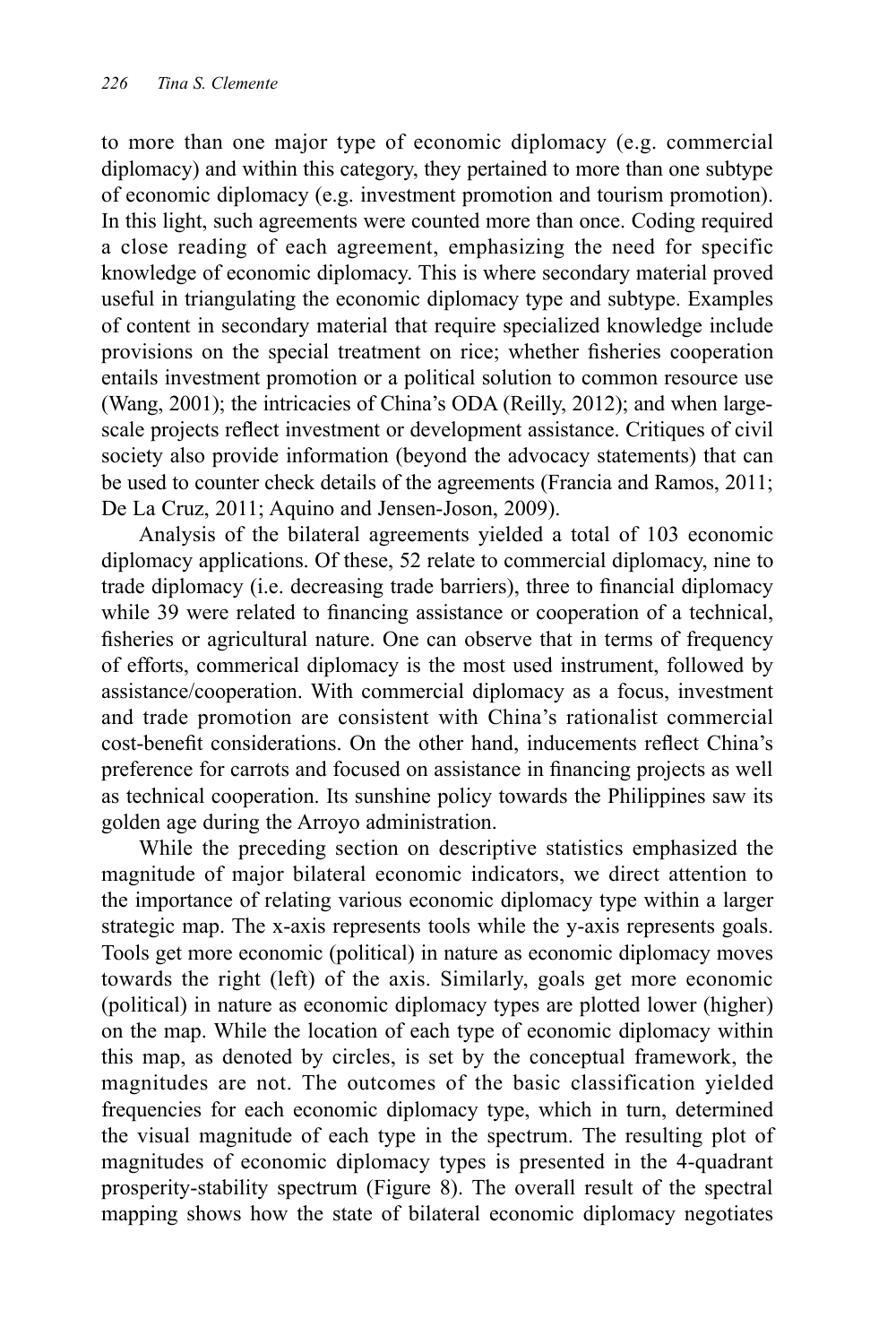

**Figure 8** Frequency of Each Typology of Economic Diplomacy

Source: Embassy of the Philippines in Beijing, China, n.d.; Malaya, Oblena, and Casupanan, 2010; *Supreme Court E-Library*; *Philippine Treaties Online*; Carlos P. Romulo Library, Foreign Service Institute, Philippines, n.d.; Framework adapted from Okano-Heijmans (2011: 18).

prosperity *vis-à-vis* stability. As a post-agreement evaluative instrument, Figure 8 depicts a paradigm of China's multidimensional interests.

We see that China's economic diplomacy approach towards the Philippines tips towards commercial diplomacy on one hand, where political tools are applied to secure economic deals with the Philippines. On the other hand, inducements or sunshine policies constitute the mode when economic tools are applied to achieve China's political goals. For the entire diplomatic relationship since 1975, the economic diplomacy instruments show that China considers the Philippines merely peripheral to its overall interests. Interestingly, even in historical times, the Philippines remained on the outskirts of China's trade interests, while not discounting the importance of the commodities that were traded (Wang, 2008). Before 2012, China seemed to have perceived the Philippines as more likely to give in to modest political demands with relatively little inducement (Ravindran, 2012: 115-125). The golden age of bilateral diplomacy during the Arroyo administration fits into this picture, which shows a surge in diplomatic acts. In turn, these tips the favour of decision-makers in the Philippines (De Guzman, 2014: 71-97) without being too costly, satisfying China's rationalist considerations. This affirms the empirical finding on the Hu Jintao regime's diplomacy that the latter is still driven by the primacy of economic interests (Shi and Yue, 2014: 10, 13). After the 2012 incident in the Scarborough Shoal, the Philippines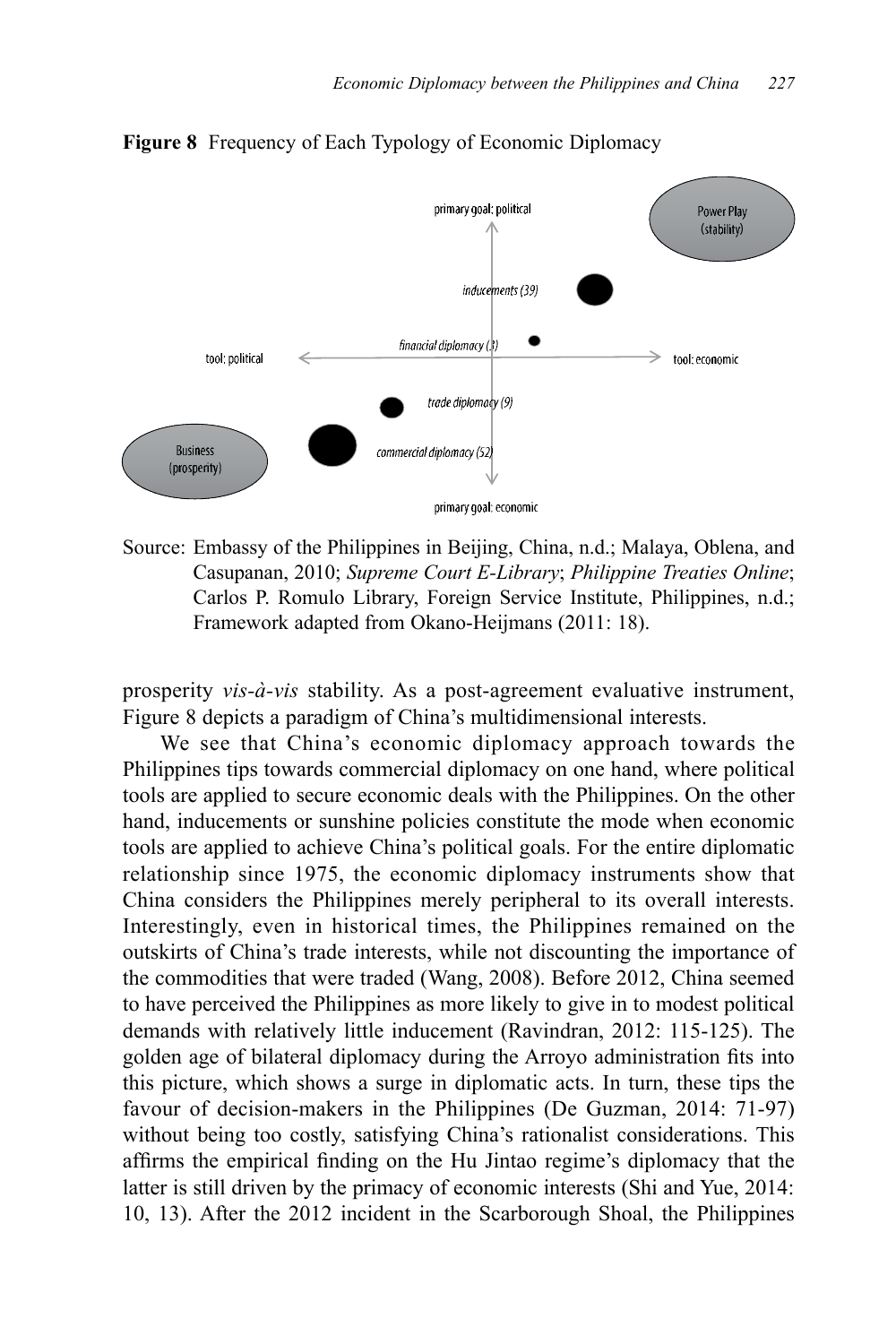has become a flashpoint in the West Philippine Sea. From a standpoint of commercial cost-benefit thinking, China's anaemic trade and investment interests in the Philippines actually speak of a rational calculus. Strategically speaking, Chinese assessment did not anticipate a more nationalist stance considering the weak reaction of the Philippines to the Mischief Reef incident in 1995 and the warm relations during the Arroyo administration.

## **4. Questions for the New Economic Diplomacy Architecture**

China's newest grand initiatives are the Belt and Road and the Asian Infrastructure Investment Bank (AIIB). At present, the Philippines is trying to grasp the breadth of implications of the 21st Century Maritime Silk Road (MSR), the component in the Belt and Road that applies to Southeast Asia. At any rate, these grand initiatives show that China's new phase of economic diplomacy involves more deliberate efforts in shaping the external environment. Fresh approaches are reflected in the creation of new Free Trade Zones (FTZs), which epitomize attempts to veer away from projectbased concessions of old while the AIIB is a bolder attempt at closer linkages with various economic regions (Zha, 2015: 100-104). The use of economic levers by China is not new. However, these initiatives generate great interest as to the geopolitical content that goes with crafting a new global economic architecture.

The analyses in the previous sections demonstrate in practical and operational terms, what existing literature has argued (Morada, 2009; Dagdag, 2005; Churchill, 1990) and what we continue to intuit from real world events: economic diplomacy instruments are highly contextual, involving a host of dimensions. The question now that arises is, how will the current bilateral economic diplomacy be nested in the new architecture? Such bilateral diplomacy has indeed been contextual in practice (Reilly, 2013: 4-5), which is consistent with China's unilateral bilateralism or even unilateral multilateralism. In both instances, two features are vital. First, China's linkages with a country or a group of countries are based on a relationship regardless of written pacts. The perspective here is that, it is the relationship, not power, that needs balancing. Second, the parameters of the relationship are driven by China regardless of the extent of accommodation it provides to the other country/countries (Shih and Huang, 2014: 5, 19, 22). It is then important to elucidate the scope of reciprocity and to be mindful of seemingly unconditional benefits as these are intended to have an indirect effect, which is to encourage political accommodation over time (Reilly, 2013: 4, 10).

Thinking about the new architecture will not be complete without considering the dynamics from other arrangements such as the Regional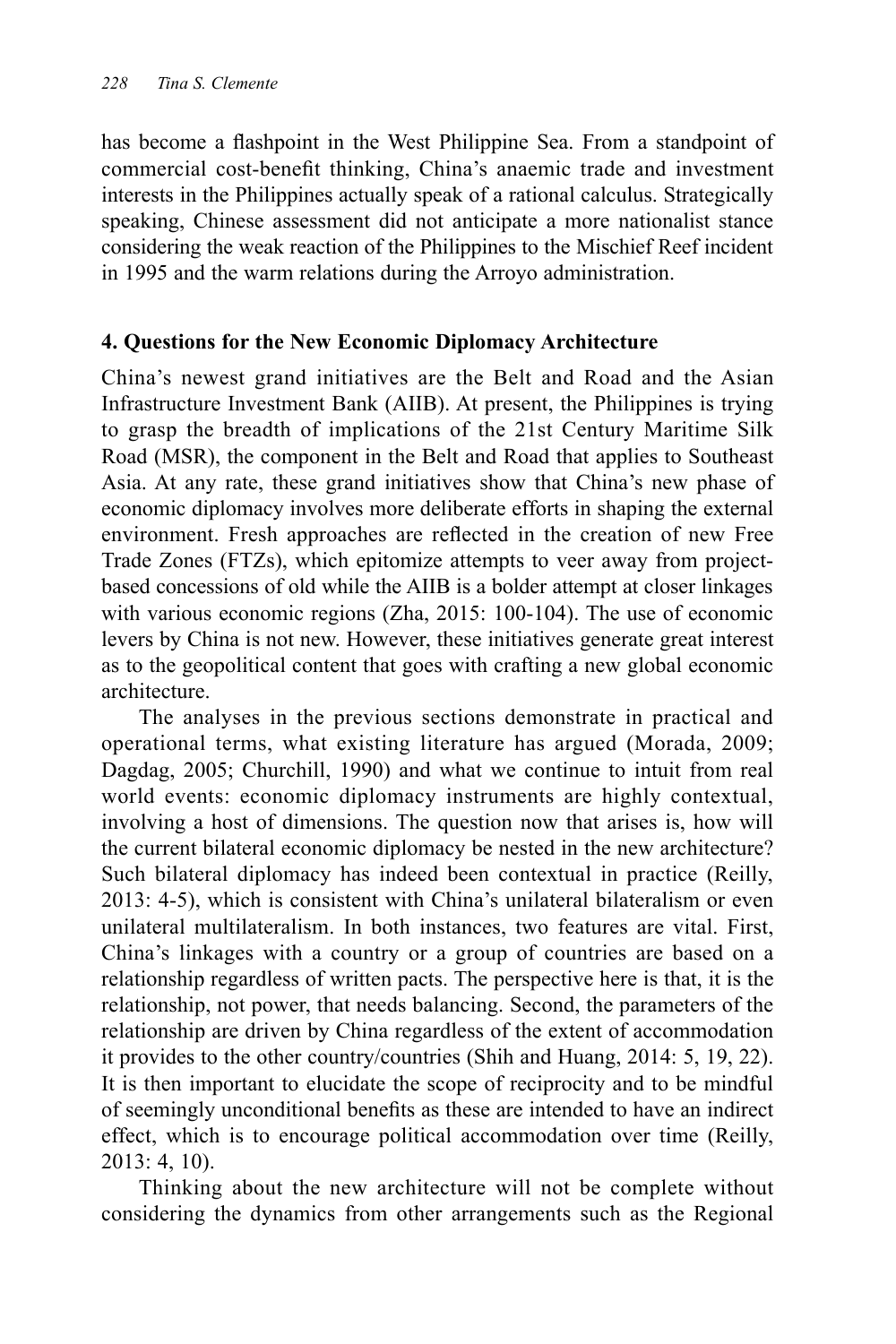Comprehensive Economic Partnership (RCEP) and the Trans-Pacific Partnership (TPP). There is no confusion that the MSR and AIIB are China's development initiatives. However, in various dialogues, China's perception that the TPP is the economic dimension of the US pivot to Asia and rebalance of China, tends to pit the TPP against the MSR, notionally. On the other hand, China openly supports the RCEP and the path towards the Free Trade Area of the Asia-Pacific, involving APEC countries, while aggressively pushing the MSR among countries in the region. Notwithstanding reservations towards China and relatively warm relations with the US, the Philippines prefers to avoid an "either-or" decision between China and the US. Potentially, the MSR provides benefits in infrastructure development while the projections on gains from joining the TPP while already an RCEP member, indicate potential improvement in economic activity as a whole and a potential leap in exports by "48.88% over the average export performance" (Clarete, 2014: 6). Nevertheless, even if TPP membership is projected to be beneficial for the Philippines, the required economic governance and competition policy have yet to arrive at full TPP-readiness. In this regard, the MSR is more inclusive. Formally, joining the TPP is at the behest of the vetting process, but the real burden lies on how the Philippines reform process can be expedited. It is noteworthy that similar projections on economic gains from the MSR and a detailed evaluation of participation requirements have not been given ample attention. Where ASEAN is concerned, strengthening the ASEAN Economic Community (AEC) helps insulate the Philippines from the economic rivalry between the US and China. However, institutional difficulties in the Philippines remain an impediment in realizing gains from the AEC. Certainly, multilateral agreements affect how the Philippines formulates strategic economic relations with China, which is not limited to trade, without necessarily constraining the potential for a mutually beneficial linkage.

#### **5. Closing Remarks**

The deconstruction of economic diplomacy according to a prosperity-stability map allows analysts of Philippines-China relations to ruminate on economic diplomacy goals and tools in a context that is deliberate and strategic. In practice, empirical research on economic diplomacy has much room for improvement. In developing countries, the tasks involved in trade and investment promotion activities overwhelm the foreign relations apparatus but even in these cases, empirical research on commercial diplomacy constitutes a gaping need. Much elucidation is needed even in such basic interrogations as organizational arrangements and commercial diplomacy approaches (Naray, 2008: 6-7, 10; Kostecki and Naray, 2007). The economy-security linkage has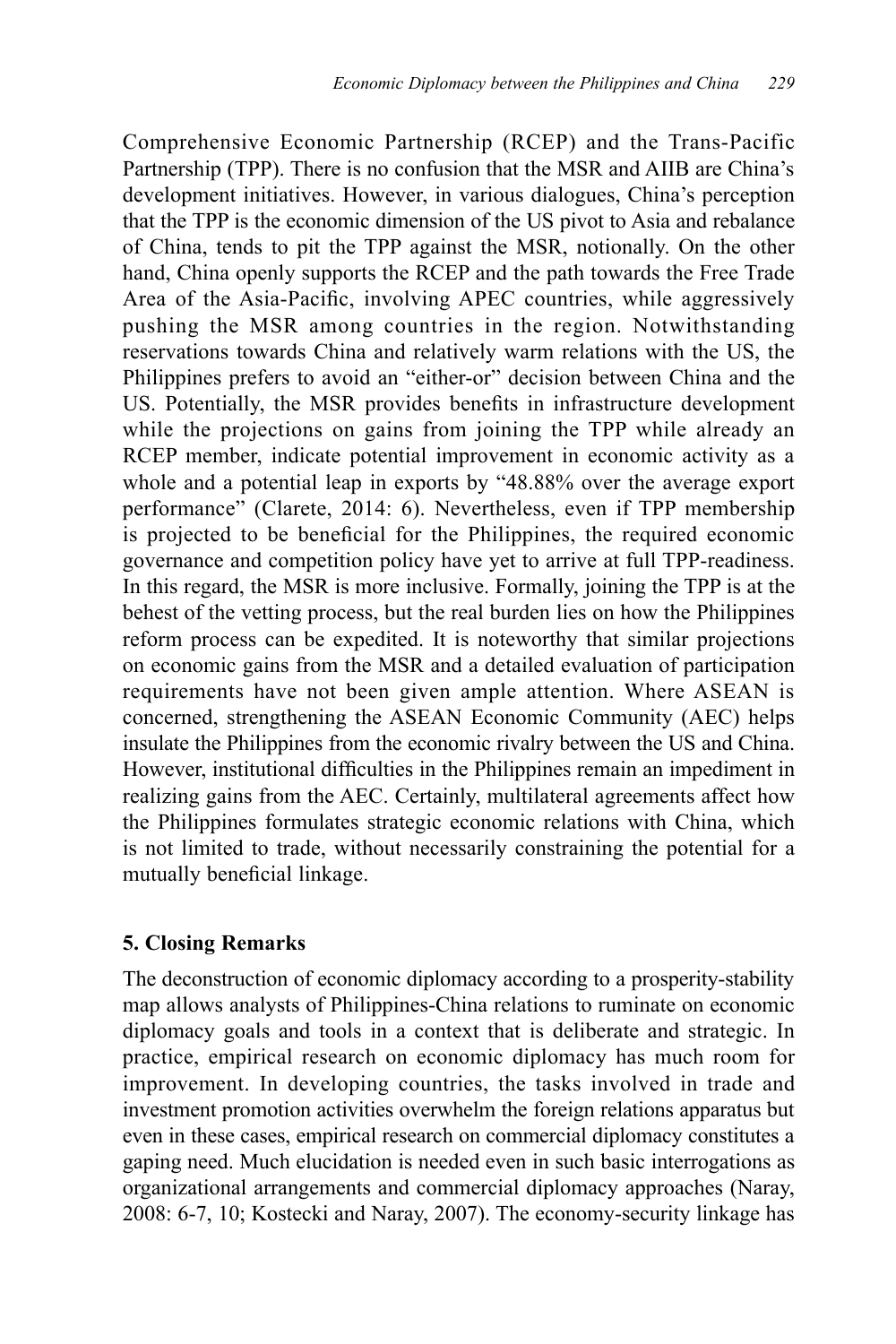long been recognized, but how this is translated into policy remains unclear even after years of graduate-level academic programs in special government institutions as well as cooperation between development-oriented and security agencies of government. Notwithstanding the challenges, the potential for economic diplomacy studies is great.

As the Philippines begins with a new presidential administration under Rodrigo Duterte, the government faces a tough task in reconsidering relations with China. Duterte had made statements that support the claims of the Philippines in the disputed area as well as the arbitration process and its verdict. On the other hand, his marked departure from the stance of the previous administration is reflected in his statements about being open to bilateral dialogue if the issue cannot be resolved after two or three years. Furthermore, he indicated his openness to the notion of joint exploration of the disputed area as this does not contradict the Philippines' claims (Romero 2016; Ranada 2016). In spite of what China sees as a breath of fresh air, there is a need for the new administration to carefully consider how to deal with China. While multilateralism, involving ASEAN, the US and the middle powers, remains a channel to incentivize good neighbourliness from China, the Philippines must also increase its capability in effectively responding to China's actions (Baviera, 2016). It is hoped that a deeper appreciation of economic diplomacy can improve strategic calculations.

## **Notes**

- This research was funded by a research grant, which the author received in 2015 from the Asian Center, University of the Philippines Diliman. The author acknowledges the work of Pamela Combinido as research assistant.
- \*\* Tina S. Clemente is an associate professor at the Asian Center, University of the Philippines-Diliman. She specializes in China Studies and Development. Her current research projects are on various aspects of the (1) economics-security nexus in Philippines-China relations, (2) development-foreign relations of China, (3) the intellectual history of China Studies in the Philippines, and (4) Chinese in the Philippines. Dr. Clemente is active as a referee and has held associate, senior and issue editorships in international journals. She is an experienced program/ project manager and author in research engagements. Aside from being a regular participant in international academic conferences and events, Dr. Clemente has also been involved in various multi-sectoral dialogues in the Philippines and abroad. She gives occasional lectures as a subject matter expert at the National Defense College of the Philippines and Development Academy of the Philippines and is currently the Board Secretary of the Philippine Association for Chinese Studies (PACS) and a board member of the Philippine Studies Association. <*Email: tsclemente@up.edu.ph*>
- 1. The rail infrastructure projects were cancelled.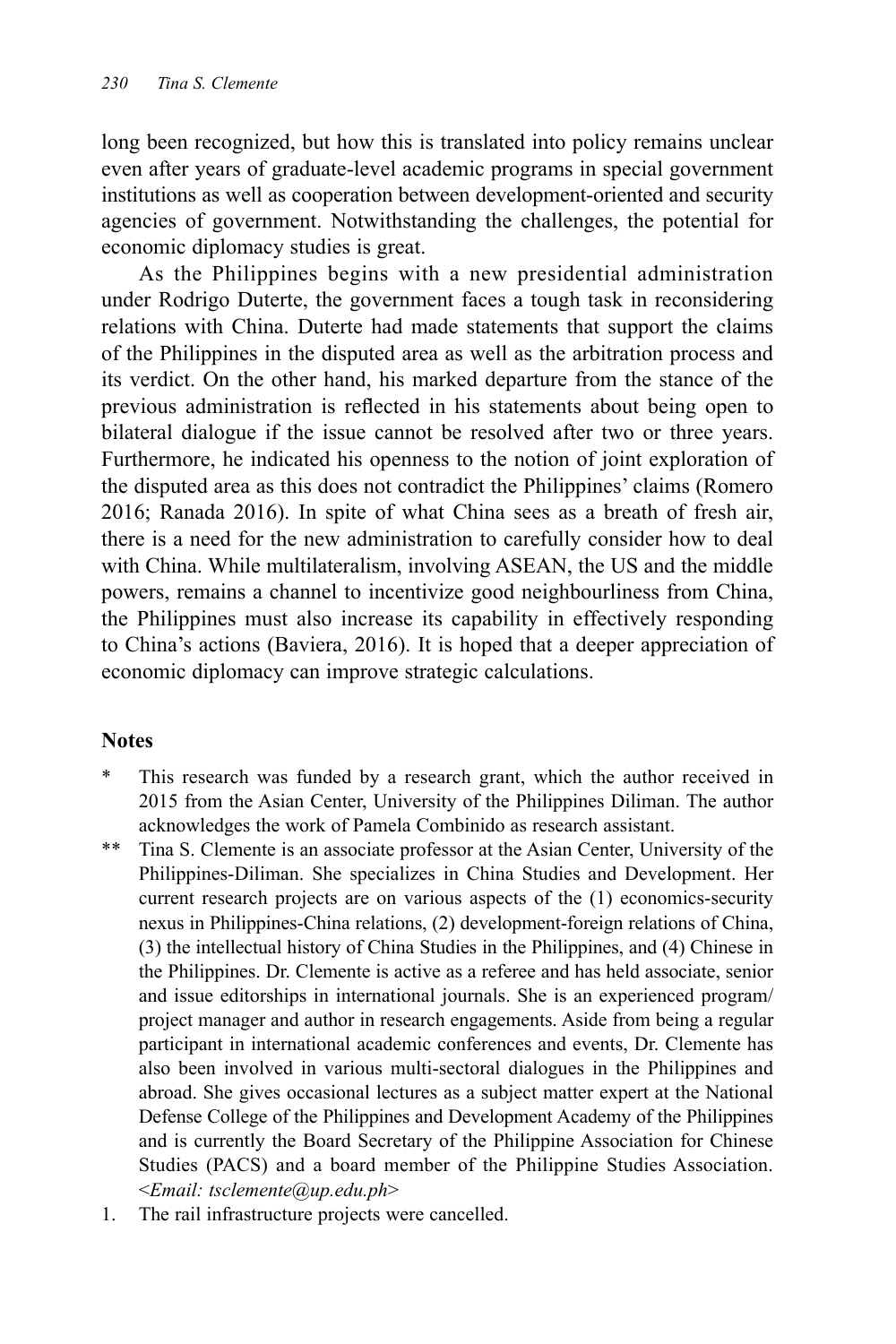2. In 2012, during the Aquino administration, the Philippines was a signatory in three multilateral agreements between ASEAN and China.

#### **References**

- Aquino, Carlos Jr. H. and Jensen-Joson, Josephine (2009), *China's Official Development Assistance to the Philippines: A Briefing Paper*, Quezon City: ODA Watch – Philippines and MODE, Inc.
- Baviera, Aileen S.P. (2016), "Should Duterte step back on the South China Sea?" *East Asia Forum*, 25 May, accessed on 17 June 2016 at <http://www.eastasiaforum. org $\geq$ .
- Carlos P. Romulo Library, Foreign Service Institute, Philippines (n.d.), "Republic of the Philippines–People's Republic of China Bilateral Agreements 2011".
- Churchill, Bernardita (ed.) (1990), *An Assessment: Philippine-China Relations, 1975- 1988*, Manila: De La Salle University Press.
- Clarete, Ramon (2014), "Going Regional: Which Mega Trade Deals Should the Philippines Join?", presentation at the Ayala-UPSE Economic Forum, 26 November 2014, Quezon City: University of the Philippines School of Economics.
- Clemente, Tina (2014), "Issues on Vulnerability and Security from Philippine-China Economic Relations", *National Security Review* (December).
- Dagdag, Edgardo E. (2005), *Instructional Materials on Philippine-China Relations*, Quezon City: Asian Center, University of the Philippines.
- De Castro, Renato C. (2010), "Weakness and Gambits in Philippine Foreign Policy in the Twenty-first Century", *Pacific Affairs*, Vol. 83, No. 4, pp. 697-717.
- De Guzman, Charles (2014), "Philippines-China Relations, 2001-2008: Dovetailing National Interests", *Asian Studies: Journal of Critical Perspectives in Asia*, Vol. 50, No. 1, pp. 71-97.
- De La Cruz, R.J.G. (2011), *The new conquistadores and one very willing colony: A discussion on global land grabbing and the Philippines experience*, Rome: ILC Collaborative Research Project on Commercial Pressures on Land.
- Embassy of the Philippines in Beijing (n.d.), "List of Phl-China bilateral agreements", retrieved on 25 September 2015 from <http://beijingpe.dfa.gov.ph/index.php/listof-bilateral-agreements>.
- Francia, J. and Ramos, E. (2011), *Engaging the dragon: Philippines-China economic relations*, Quezon City: Fair Trade Alliance.
- Kostecki, Michel and Naray, Olivier (2007), "Commercial Diplomacy and International Business", *Discussion Papers in Diplomacy*, Netherlands: Netherlands Institute of International Relations 'Clingendael'.
- Malaya, Jose E., Oblena, Maria Antonina M. and Casupanan, Allan (eds) (2010), *Philippine Treaties Index, 1946-2010*, Quezon City: Central Law Books, Inc.
- Morada, Noel M. (2009), "The Rise of China and Regional Responses: A Philippine Perspective", in Jun Tsunekawa (ed.), *The Rise of China: Responses from Southeast Asia and Japan*, Tokyo: National Institute for Defense Studies, pp. 111-38.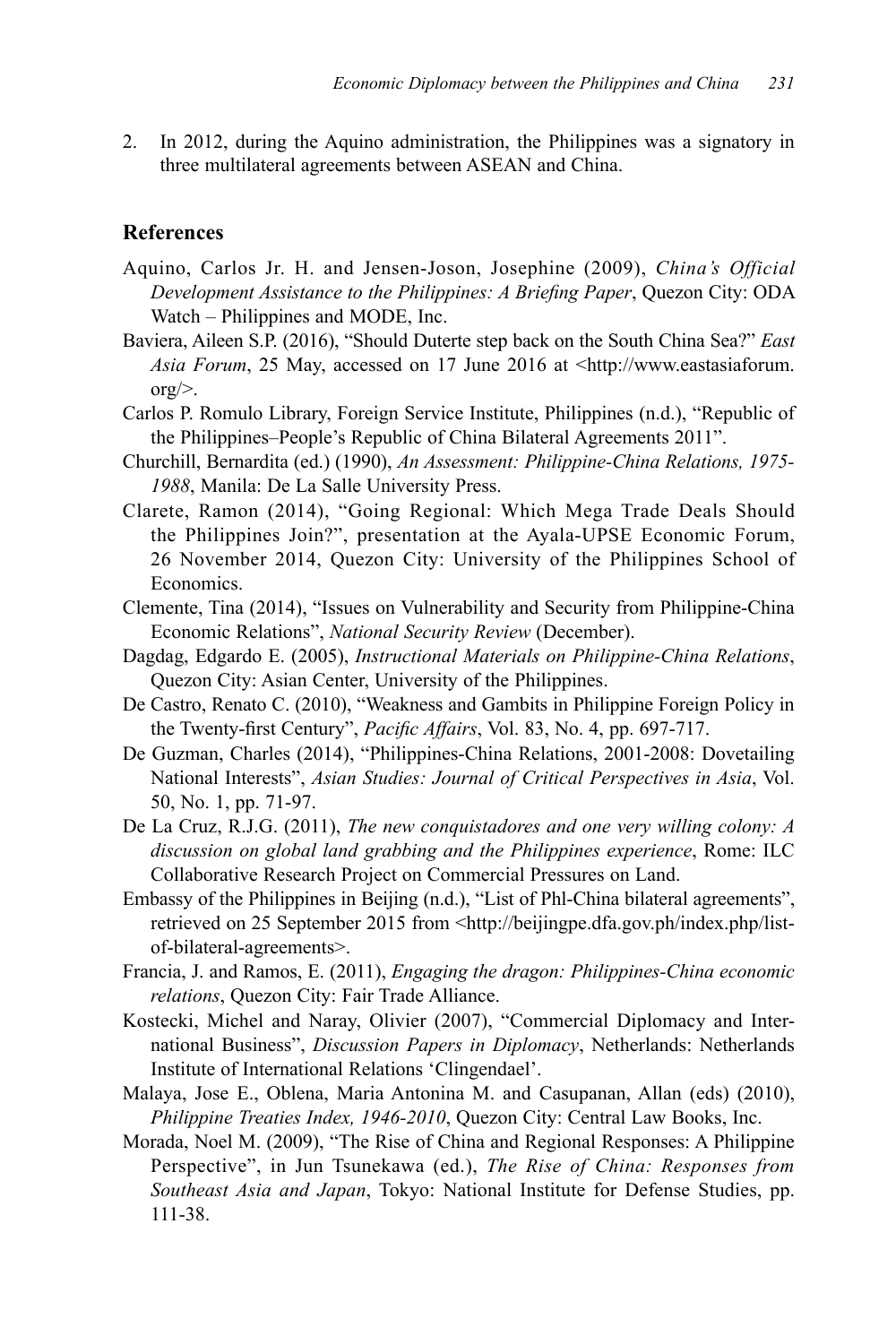- Naray, Olivier (2008), "Commercial diplomacy: A conceptual overview", conference paper, 7th World Conference of TPOs, The Hague, Netherlands.
- National Economic Development Authority (2012), *CY 2012 ODA Portfolio Review*, accessed 20 September 2015 at <http://www.neda.gov.ph/wp-content/ uploads/2014/04/CY2012-ODA-Portfolio-Review-Full-Report.pdf>.
- National Economic Development Authority (2014), *CY 2014 ODA Portfolio Review Report*, accessed on 15 March 2016 at <http://www.neda.gov.ph/2015/10/14/cy-2014-oda-portfolio-review/>.
- Okano-Heijmans, Maaike (2011), "Conceptualizing economic diplomacy: The Crossroads of international relations", in Peter Van Bergeijk, Maaike Okano-Heijmans and Jan Melissen (eds), *Economic Diplomacy: Economic and Political Perspectives*, Boston: Martinus Nijhofe Publishers, pp. 7-36.
- Pattugalan, G.R. (1999), "A Review of Philippine Foreign Policy Under the Ramos Administration", *Kasarinlan: Philippine Journal of Third World Studies*, Vol. 14, No. 3, pp. 131-140.
- *Philippine Treaties Online*, Department of Foreign Affairs, Office of Legal Affairs, accessed on 20 September 2015 at <http://61.28.185.135/treaty/>.
- Ravindran, Madhu Sudan (2012), "China's potential for economic coercion in the South China Sea disputes: A Comparative study of the Philippines and Vietnam", *Journal of Current Southeast Asian Affairs*, Vol. 31, No. 3, pp. 105-32.
- Reilly, James (2012), "A norm-taker or a norm-maker? Chinese aid in Southeast Asia", *Journal of Contemporary China*, Vol. 21, No. 73, pp. 71-91.
- Reilly, James (2013), "China's economic statecraft: Turning wealth to power", Lowly Institute for International Policy, November.
- Resos, A.B. (2015), "The Foreign Policy of President Ferdinand Marcos: From Traditionalism to Realism", *SPUQC Journal*, Vol. 6, No. 1.
- Ranada, Pia (2016), "Duterte's last resort on West PH Sea: Let's not insist on ownership", *Rappler*, 15 April, accessed on 17 June at <http://www.rappler.com/ nation/politics/elections/2016/129579-duterte-last-resort-west-philippine-seaownership>.
- Romero, Alexis (2016), "Duterte to talk with China on sea dispute if…", *The Philippine Star*, 23 May, accessed on 17 June at <http://www.philstar.com/ headlines/2016/05/23/1586122/duterte-talk-china-sea-dispute-if...>.
- Salidjanova, Nargiza, Iacob Koch-Weser and Jason Klanderman (2015), *China's Economic Ties with ASEAN: A Country-by-Country Analysis*, U.S.-China Economic and Security Review Commission Staff Research Report, 17 March.
- Shi, Weiyi and Yue, Jiahua (2014), "Economic Diplomacy: Unpacking China's Diplomatic Activities during the Hu Administration", MPSA 2014 Annual Conference Paper.
- Shih, Chih-yu and Chiung-chiu Huang (2015), "China's Quest for Grand Strategy: Power, National Interest, or Relational Security?", *The Chinese Journal of International Politics*, Vol. 8, No. 1, pp. 1-26.
- Singh, Daljit and Nick J. Freeman (2000), *Regional Outlook: Southeast Asia 2000- 2001*, Singapore: Institute of Southeast Asian Studies.
- *Supreme Court E-library*, Supreme Court of the Philippines, accessed on 25 September 2015 at <http://elibrary.judiciary.gov.ph/thebookshelf/35>.